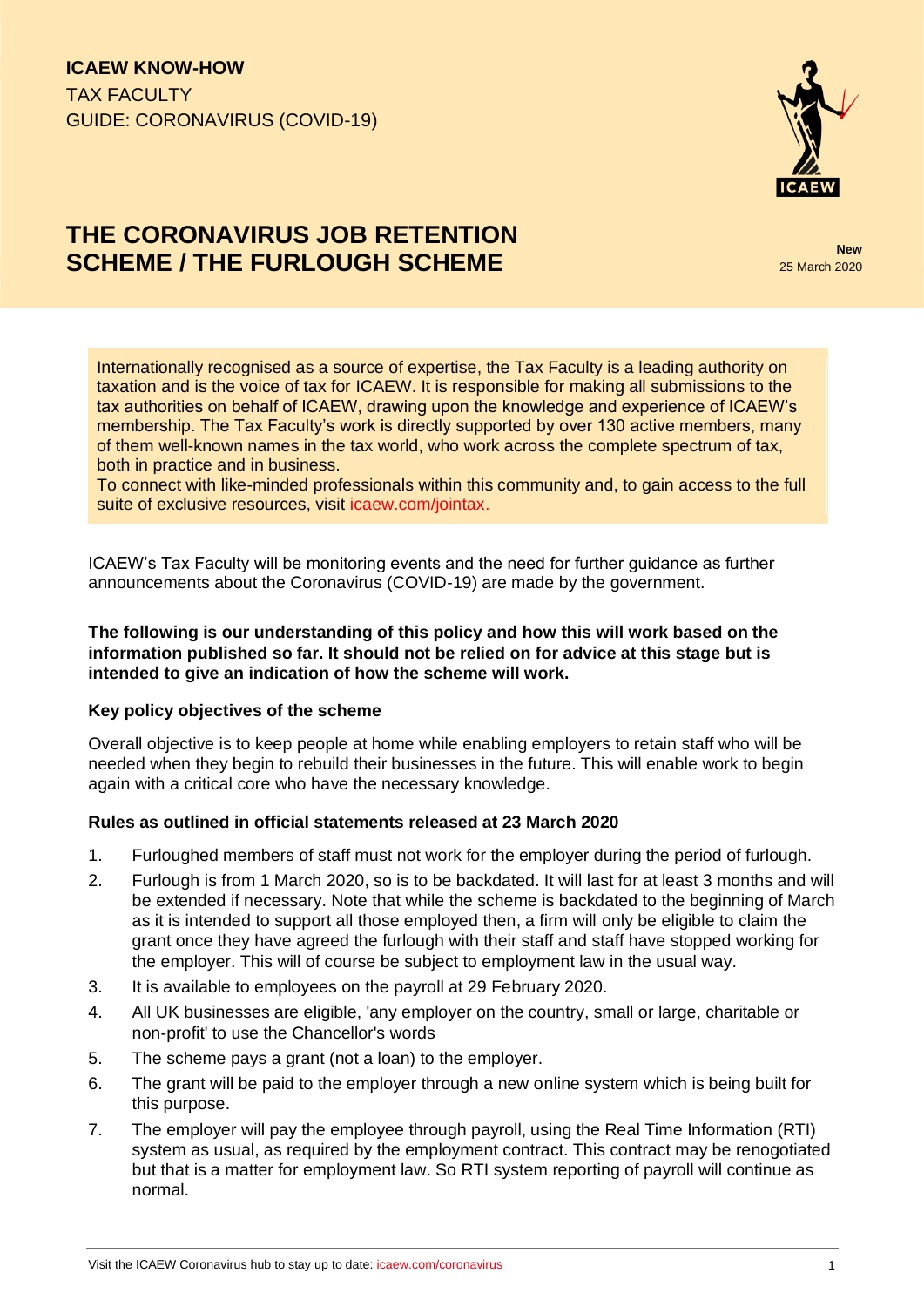- 8. Scheme will be administered by HMRC
	- **•** Relevant employees must be designated as furloughed employees
	- **•** Employers will submit information to HMRC through a new online portal
	- **•** As this will take time to build, businesses should look to the Coronovirus Business Interruption Loan Scheme to support cash flow in the meantime. The narrative used in the information released so far says 'if your employer cannot cover staff costs due to COVID-19 they may be able to access support…'. This is a conditional phrase which may relate to existing funds available to the employer. We do not yet know how these might be determined, nor whether there is a bar of some description.
- 9. Maximum grant will be calculated per employee and is the lower of
	- **•** 80% of 'wages'. The notes published so far, use the phrase 'wage for all employment costs up to a cap of £2,500 per month'. It is our understanding that this includes employers' NIC and pension contributions. Wages will be determined by reference to a defined period (yet to be announced)
	- **•** £2,500 per month

## **Illustration**

X Ltd employs Mr A at an annual salary of £24,000, so £2,000 per month. Mr A has opted out of auto enrolment.

Each month, Mr A currently receives net pay of £1,665 which is after deducting PAYE of £191 and employees NIC of £144. On this salary, the employer pays employers' NIC of £174.

The available grant for the employer is the lower of

- a) 80% of (£2,000 + £174), and
- b) £2,500

So a grant of £1,739.

The cash required by X Ltd to furlough based on maintaining the existing salary is £435 per month. It is a matter for employment law whether the employer is required to pay this top up. Discussions with employees may have agreed that the employee has agreed to a different arrangement during their furlough.

## **Notes to illustration based on an extended understanding of how the scheme will work**

- 1. If Mr A had not opted out of auto enrolment, X Ltd would also be making pension contributions on his behalf. If so, the available grant is based on 80% of (gross salary + Employers' NIC + employers pension contributions paid), subject to the monthly cap of £2,500.
- 2. We understand that the rules for the scheme are being designed with underlying reference to employment law. If the individual is still under contract, Mr A can expect to receive his salary in full. The £1,739 grant paid to X Ltd should not be taken as the new maximum cost of employment to the employer unless the contract has been redrafted.
- 3. Subject to the employment contract and any amendment, the salary which the employer actually pays the employee during the furlough period may be different to the pay paid used as the reference period and upon which the grant figure is based.

## **Pubco - a scenario**

**In the following illustration, the business has already closed as instructed by the government. We have had a number of enquiries along similar lines and are seeking clarification of our understanding of the rules apply.**

Mr & Mrs Fuller are the tenants of a pub. They have a substantial wet and food trade as the pub is in a coastal location and does good trade over the Summer. The pub is open all year round.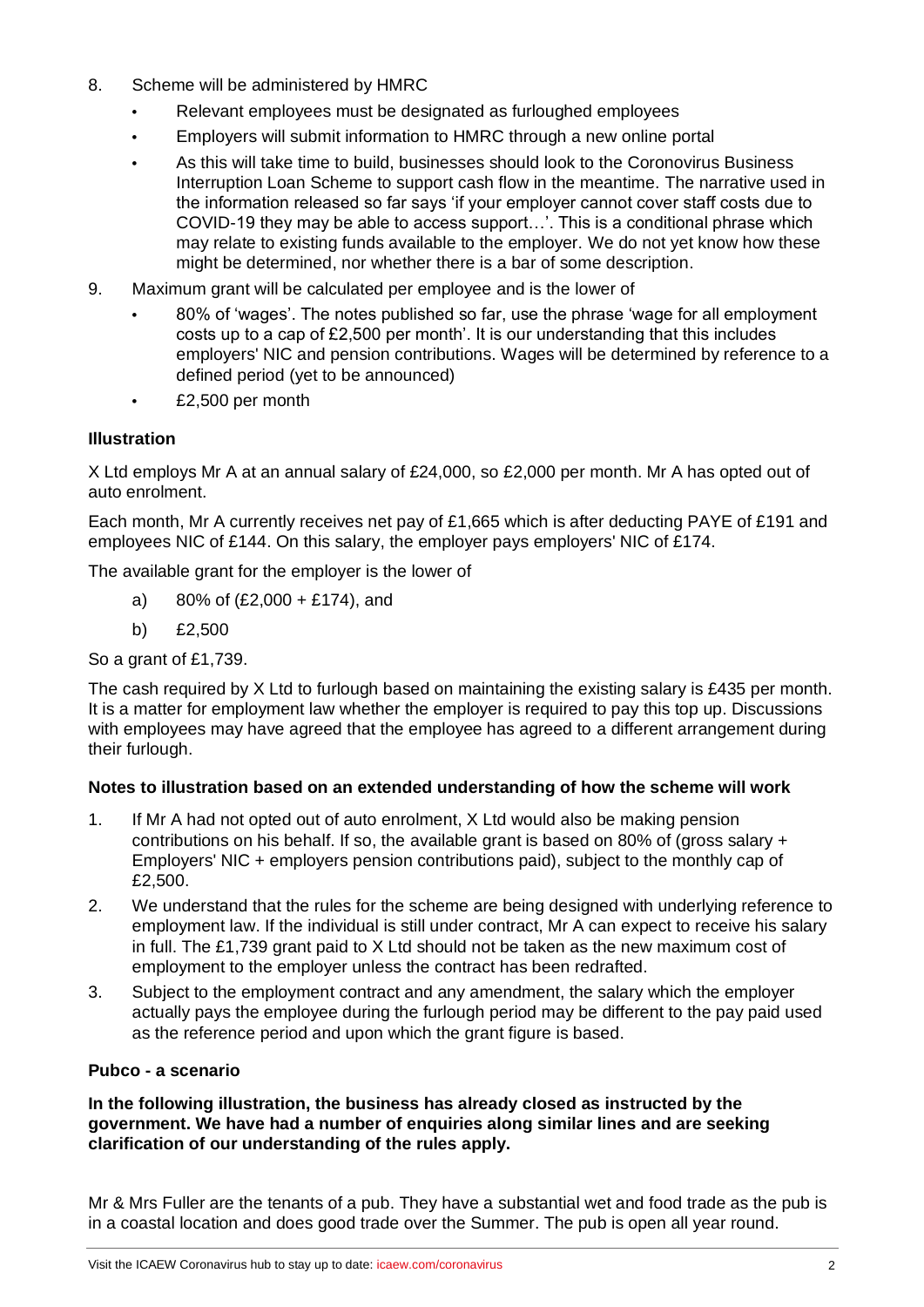Mr & Mrs Fuller operate the pub through a limited company (Pubco). They take salaries of £8,600 each and withdraw profits of £30,000 each in the form of dividends. They live above the pub and work long hours being in the pub every day.

Pubco employs three permanent staff supplemented by extra seasonal staff in the Summer months and at Christmas.

The pub closed on 20 March as instructed by the Prime Minister. and following the Chancellor's announcement on 20 March, Pubco has furloughed its staff other than Mr & Mrs Fuller who are still living above the pub and dealing with the company administration. The contracts of employment of the other staff have been varied to permit furloughing and the three permanent staff members have agreed to accept a pay reduction to 80% of the previous level. The seasonal staff for this year have not yet been hired.

Our understanding is that Pubco will be eligible to receive the government grant support under the Coronavirus Job Retention Scheme for the monthly wages of the 3 permanent staff members. No grant support is available to support the living costs of Mr & Mrs Fuller.

Mr & Mrs Fuller will need to look for alternative support while the pub remains closed.

## **CORONAVIRUS-19 JOB RETENTION SCHEME: ICAEW TAX FACULTY further details**

### **Introduction**

https://www.businesssupport.gov.uk/coronavirus-job-retention-scheme/ says "Under the coronavirus Job Retention Scheme, all UK employers with a PAYE scheme will be able to access support to continue paying part of their employees' salary for those that would otherwise have been laid off during this crisis. This applies to employees who have been asked to stop working, but who are being kept on the pay roll, otherwise described as 'furloughed workers'. HMRC will reimburse 80% of their wages, up to £2,500 per month. This is to safeguard workers from being made redundant. The Coronavirus Job Retention Scheme will cover the cost of wages backdated to March 1st and is initially open for 3 months, but will be extended if necessary.".

The ICAEW Covid-19 hub is at [https://www.icaew.com/insights/coronavirus.](https://www.icaew.com/insights/coronavirus) The tax section is at [https://www.icaew.com/insights/coronavirus/uk-practical-business-advice-covid-19.](https://www.icaew.com/insights/coronavirus/uk-practical-business-advice-covid-19)

The following paragraphs describe our understanding of the scheme and are our proposed guidance for member.

#### **Which businesses are eligible?**

1. Eligible businesses include charities and not-for-profit organisations and will include single director companies, although the same rules will apply as to other businesses. The grant applies to all UK based businesses. .

#### **Owner/managed companies**

2. Many owner managed company director/shareholders pay small salaries and the balance of income as dividends. The scheme does not extend to dividends. Only the salary is relevant to the scheme.

## **How is payment going to work in practice?**

- 3. We understand that the employer will pay the contractually agreed amounts as required by the employment contract in the usual way. This will involve paying the employee, and HMRC the PAYE and both primary and secondary National Insurance Contributions. The grant will be paid directly to the employer. We do not know how this will operate for employers which use a payroll agency.
- 4. Employers will claim the grant through a new separate portal to be built by HMRC.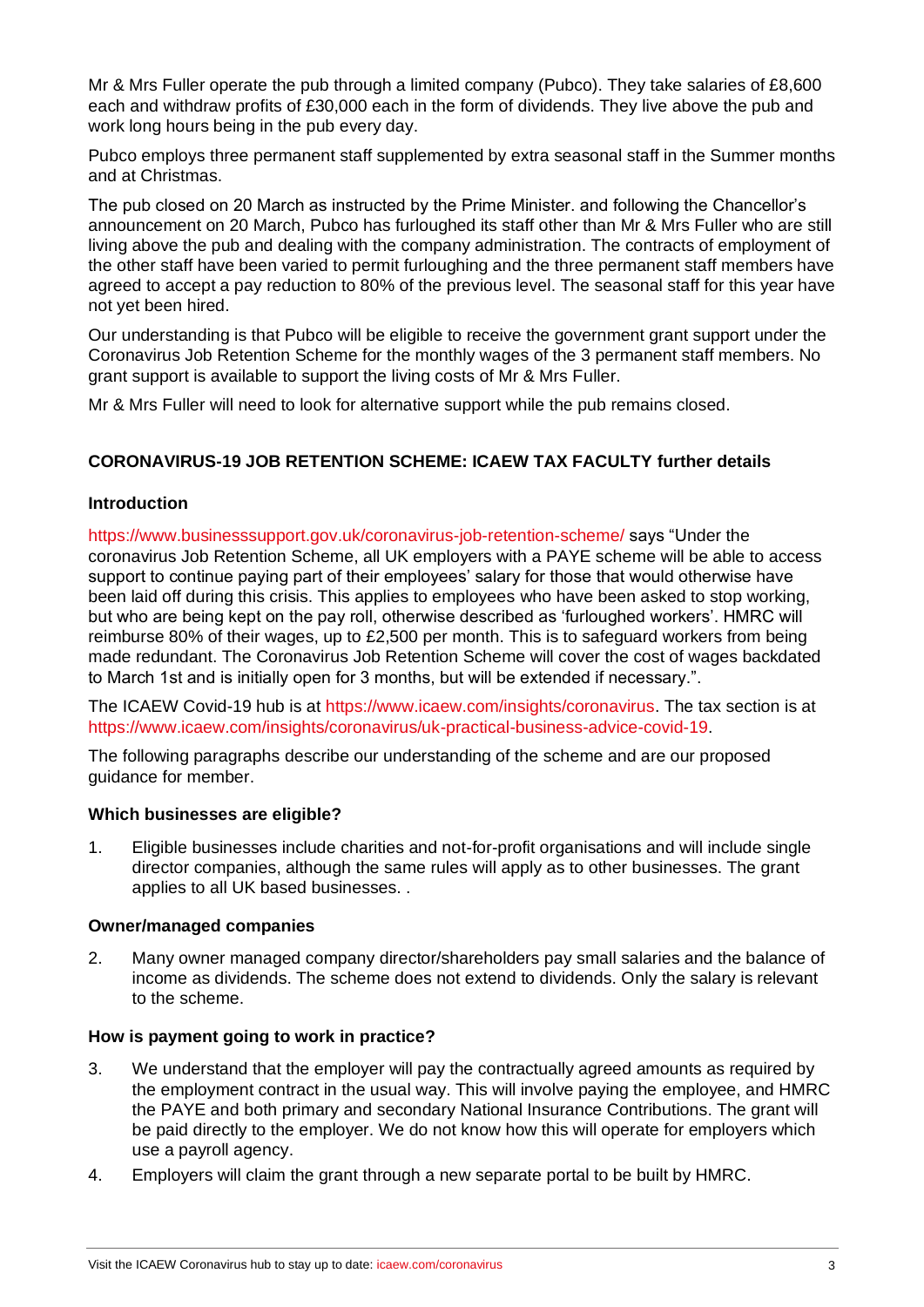## **What is the £2,500 maximum grant based on?**

- 5. The £2,500 monthly grant covers all employment costs, ie, salary, employer pension contributions required by auto enrolment (if applicable), and employer NIC.
- 6. The earnings period to be used to determine the maximum grant has yet to be clarified. For new employees in particular, options will be needed and also for seasonal staff. However, clearly there will need to be a base line and options being considered are likely to include,
	- a) Average for a prior period such as 12 months to 1 March or perhaps the month of February alone for a new employee
	- b) For seasonal workers, it might be possible to use the same period last year, such as 3 months March, April, May 2019.
	- c) For those working irregular hours or say, on reduced pay (eg' maternity or sick leave) a different previous period may be needed.

## **Will entitlement to other employment benefits continue during the period of furlough?**

7. The rules for the grant will not displace the existing employment contract. So for example, we would expect the entitlement to holiday and sick pay would depend on the contract.

## **Employees eligible**

- 8. Eligible employees are those on the payroll on 1 March 2020. It has yet to be clarified whether or not those re-employed under a new contract will qualify, although the policy intent would seem to support this would be reasonable.
- 9. We have had many questions asking if workers can be moved in and out of being furloughed if work becomes available to an employer and then ceases again? This has yet to be clarified, but we consider it very likely that they will. The scheme is being designed to allow for flexibility so that furloughed staff can be brought back to work to replace those still working who later become sick. We anticipate that this will be seen as difficult to regulate an anticipate that a minimum period of furlough leave may be built in as a requirement before the person van return to work. So we anticipate that the rules will specifically make provision for
	- a) Sickness cover where a continuing employee is now off sick and a furloughed worker can provide cover
	- b) Where employees agree to share shifts to enable more of them to continue to be paid.

This will again depend on the employment contracts of those affected.

- 10. The matter of which employees an employer decides to furlough will be a matter for negotiation with staff and employment law.
- 11. The impact on job sharing employees and the decison to furlough will be a matter for negotiation with staff and employment law.
- 12. We presume that, subject to anything different stated in the employment contract, eligible employees would also include apprentices and agency workers.
- 13. We do not yet know whether the scheme will include deemed employees under the off payroll working rules.
- 14. An employee does not have to accept furlough if offered, but the employer could then make the employee redundant instead using the usual employment law procedure.
- 15. We understand that staff can study while they are being furloughed.
- 16. It is a condition of the scheme that the employee must do no work at all during the furlough period. The intention of the scheme is to allow employers to pay staff who are without work. HMRC will of course have visibility of pay records.